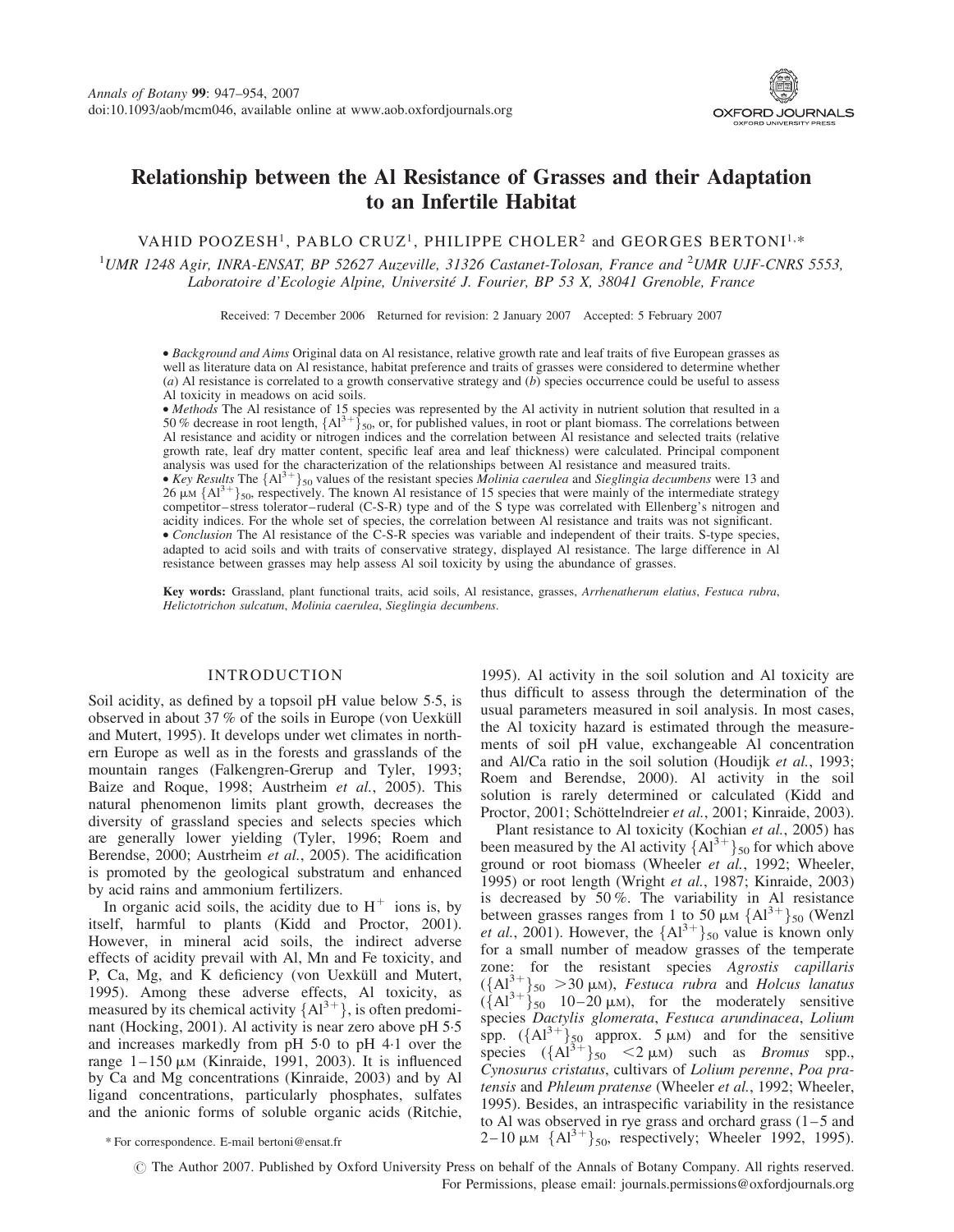Intraspecific variabilities, without any mention of the corresponding  ${A1}^{3+}$ <sub>50</sub> values, were reported in Yorkshire fog (Kidd and Proctor, 2001) and in fescues (Liu et al., 1996).

The numerous observations on the adaptation of some grass species to soil acidity were synthesized in Ellenberg's acidity indices (Ellenberg et al., 1992). Low values  $(1-3)$  of the acidity index correspond, with few exceptions, to species whose pH optimum can be assumed to be below 5.5, i.e. lying in the potential range of Al toxicity (Schaffers and Sykora, 2000). However, a precise correspondence between tolerance to soil acidity (using Ellenberg's indices) and resistance to Al does not appear to have been ascertained.

To our knowledge, since the investigations of Wheeler (1995), neither the Al resistance potential of other grasses of the temperate zone nor the possible links between tolerance to acid soils and resistance to Al have been further investigated. Likewise, the possible link between resistance to Al and adaptation to infertile soils (conservation strategy vs. capture strategy) has not been investigated. The assumption is that Al-resistant grasses are, in the first place, adapted to limited nutrition conditions. The adaptation to infertile soils can be represented by Ellenberg's nitrogen index which is issued from the classification of observed niches and is well correlated to species productivity (Schaffers and Sykora, 2000). Functional traits that are characteristic of the species strategy (Reader, 1998; Wilson et al., 1999; Ansquer et al., 2004), relative growth rate (RGR), specific leaf area (SLA), leaf dry matter content (LDMC) and leaf thickness (LT) were also considered. The aim of the investigations reported here was to analyse the relationships between resistance to Al and these indices and traits so as to ascertain a diagnosis of the extent of Al toxicity from the occurrence of various grass species in acid grasslands.

# MATERIALS AND METHODS

## Growth conditions and quantification of Al resistance

The grasses to be studied were chosen in relation to their occurrence in moderately acidic soils of grasslands in the Central Pyrenees  $(1^{\circ}17'E, 42^{\circ}51'N, 600-900 m \text{ a.s.}!)$ . The abundance of the grass species was determined in three acidic stands with infertile soil and potential Al toxicity (stands 1, 2 and 3) and in a less acidic and slightly more fertile stand with no Al toxicity (stand 4). The disturbance induced by the defoliation pressure increased from stand 1 (only mowed once or twice a year) to stands 2 and 3 (two foliage removals by mowing and grazing) and to stand 4 (three foliage removals: mowed, grazed and re-grazed). To give an index of the fertility differences between the stands, the nitrogen nutrition was measured on the first cut: the hay was dried  $(80 \degree C, 48 \text{ h})$ , weighed, ground, and analysed for total N content (CHN 2000 analyser, Leco, St Joseph, MI, USA). The nitrogen nutrition index (NNI), expressed as a percentage of the optimum nutrition, was then calculated according to Lemaire and Gastal (1997). The pH (soil water ratio  $1:2.5$ , v/v) and the Al exchangeable content (cobaltihexamine method; Orsini and Remy, 1976) were measured at  $0-5$  cm soil depth. The abundance was measured according to Daget and Poissonet (1971) and expressed as the percentage of the abundance of the grasses  $(n = 2-4$  replications by stand).

When Al resistance was unknown, the Al resistance of the abundant species was quantified in nutrient solution culture in a growth chamber. One cultivated species, L. perenne (Lp) 'Clerpin', and one wild ecotype of F. rubra were taken as sensitive and resistant controls, respectively. Seeds of the seven wild grasses were collected in their native habitat: Arrhenatherum elatius, F. rubra, Helictotrichon sulcatum (Gay) Pilger, C. cristatus, D. glomerata, Molinia caerulea and Sieglingia decumbens.

## Growth conditions

Surface-sterilized and vernalized seeds were germinated for 1 or 2 weeks, depending on the species, on wet filter paper in Petri dishes. After germination, 12– 20 uniform seedlings of each species were sorted in four lots. Each lot of 3–5 plants was taken as one experimental unit. When the principal root length was  $1 + 0.5$  cm, the seedlings were transferred into the different nutrient solutions, with or without Al, in a growth chamber with the following conditions: day, 14 h, photosynthic photon flux density at mean plant height  $260 \mu$  mol m<sup>-2</sup> s<sup>-1</sup> of PAR (photosynthetically active radiation), temperature  $25^{\circ}$ C, relative humidity approx. 70%; night, 10 h, temperature 18 °C. The species were cultivated in trays floating on four 48 L tanks corresponding to the four Al treatments. The same experimental protocol was time-replicated three times.

Low ionic strength nutrient solutions simulated an infertile acid soil solution according to Wenzl et al. (2003). The composition of the nutrient solution  $(pH 4.2)$  was as follows (in  $\mu$ M): 100 NO<sub>3</sub>, 10 NH<sub>4</sub>, 60 Ca, 30 Mg, 60 K, 1 P, 100 S, 6 B, 5 Fe, 1 Zn, 1 Mn, 0.2 Cu, 5 Si, 5 H<sub>2</sub>EDTA, 0.001 Mo, 160 Na. Al was added at concentrations of 0 (control), 40, 80 and 160  $\mu$ M of acidified AlCl<sub>3</sub>, corresponding to 0, 22, 43 and 83  $\mu$ M  $\{Al^{3+}\}\$ . These values correspond to the range of  ${Al}^{3+}$  expected in temperate acid soils (Wright et al., 1987). The solutions were continuously aerated and renewed every 3 d in order to minimize variations in the concentration of the nutrients. The HCl concentration  $(55.4 \mu M)$  was adjusted in order to obtain a pH value of the solution in the range  $4.2 \pm 0.1$ . The activity of  $Al^{3+}$  was calculated with GEOCHEM 2.0 (Parker et al., 1987) by using the constants of stability of Nordstrom and May (1989) and the solubility constants of Al  $(OH)$ <sub>3</sub> mentioned by Kinraide and Parker (1989).

# Quantification of Al resistance

Seedlings were harvested after 14 (species with a high RGR) or 21 d (species with a low RGR) of growth at the different Al concentrations. They were separated into roots and shoots. Roots were stained with a  $1\%$  (v/v) dilution of a methyl violet stock solution (1 g 100 mL<sup>-1</sup> ethanol) and scanned with a flatbed scanner. The WinRhizo software (Regent Instruments Inc., Quebec,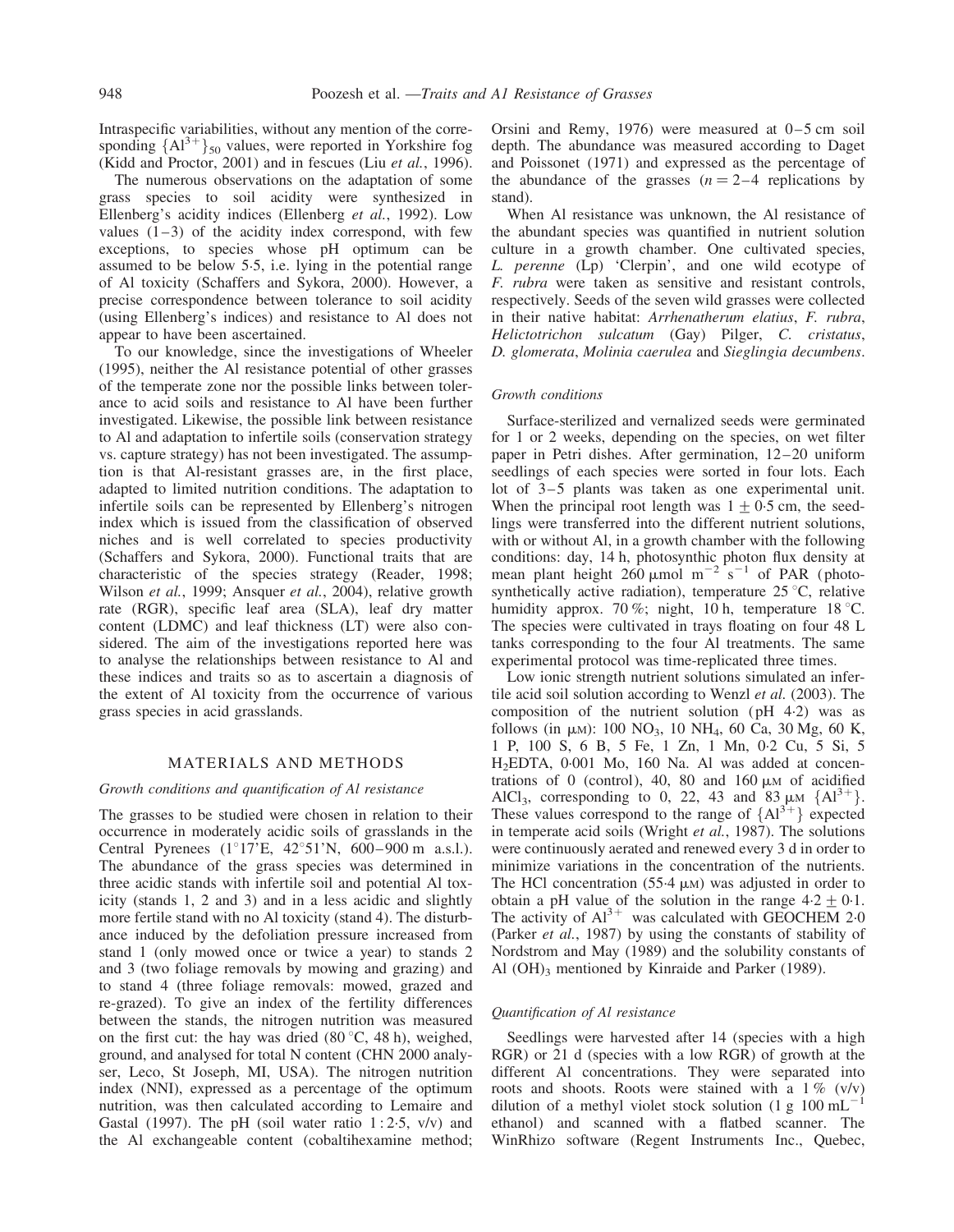Canada) was used to obtain the overall length of roots. The data of the three successive replications for each species and treatment were pooled for calculations. Relative root elongation (RRE) of the plants treated with Al and the activity  ${A1}^{3+}$ <sub>50</sub> at which RRE was reduced to 50 % of the control were adapted from Wenzl et al. (2001). Briefly, RRE and  ${Al}^{3+}$ <sub>50</sub> were calculated as follows:

$$
RRE = 100(RL_{\text{Al}} - RL_{\infty})/(RL_0 - RL_{\infty})
$$

where  $RL_{Al}$  is the root length in the Al treatment,  $RL_{\infty}$  is the mean root length at the highest level of Al, and  $RL_0$ is the mean root length in the control solution  $(0 \mu M A)$ . RRE values for C. cristatus (sensitive to Al), L. perenne and D. glomerata (moderately sensitive) were taken as control values. The response of RRE to  ${Al}$  was fitted to a Weibull equation as suggested by Kinraide and Parker (1989):

$$
RRE = 100/\exp[(a\{Al^{3+}\})^b]
$$

The activity  ${A1}^{3+}$ <sub>50</sub> at which RRE was reduced to 50 % of the control was calculated from a and b empirical values according to the formula:

$$
{\{Al^{3+}\}}_{50} = a^{-1}[\ln(2)]^{1/b}
$$

As the  ${Al}^{3+}$  values tested (22–83 µM) were high, the calculations were not suitable for sensitive species with low  ${A1}^{3+}$ <sub>50</sub> values  $(1 - 6 \mu M \{A1}^{3+}$ <sub>50</sub> such as C. cristatus, D. glomerata and L. perenne.

## Leaf traits and RGR measurement

Leaf dry matter content and specific leaf area were measured on the same species. For each species, samples of 5-15 tillers ( $n = 5-12$  samples) developed under sunlight conditions were harvested in the field during May – June, in acidic meadows ( $pH$  4.7–6.6) of Ariège (Central Pyrenees, France). Each tiller was cut at its base and immediately plunged into a test tube filled with water in order to avoid wilting. LDMC and SLA measurements were made following the protocol described by Garnier et al. (2001) and Cornelissen et al. (2003) evaluating watersaturated blades (excluding sheaths) on the youngest fully expanded leaf of the tiller. Leaf thickness (LT) was calculated from measured SLA and LDMC according to Vile et al. (2005).

RGR was measured on the species presenting some Al resistance: A. elatius, F. rubra (taken as a control), H. sulcatum, M. caerulea and S. decumbens. The young plants were cultivated in nutrient solution in a growth chamber with climatic conditions as previously described. The composition of the nutrient solution was as follows (in  $\mu$ M): 450 NO<sub>3</sub>, 150 NH<sub>4</sub>, 800 Ca, 200 Mg, 350 K, 50 P, 1000 S, 6 B, 5 Fe, 1 Zn, 1 Mn, 0.1 Cu, 0.1 Mo. The solution was renewed every 10 d. Holes in the Styrofoam cover of the 48 L tanks received bungs with three homogeneous seedlings of each species. RGR was measured using a fresh weight method adapted from Causton (1991). Each bung was removed from the tank, blotted dry, weighed, and then replaced in the solution. By this means, the fresh weight of the same unit of three plants could be monitored throughout the experiments. Let the fresh weight of the sample at date  $t_i$  be  $W_i$ ; RGR was calculated as follows:

$$
RGR = (\ln W_2 - \ln W_1)/(t_2 - t_1)
$$

As species differed in growth rate, RGR was calculated over a period when the different species had a similar total dry weight (between 100 and 450 mg dry weight per plant) and yielded high RGRs. Values are the mean of three independent replications of RGR measurement except for *H. sulcatum* (two replications).

## Al–traits relationships

In order to gain an insight on a greater number of species (15 species), the Al –traits relationships were studied using a collection of values published by other authors in addition to measured values on five species from this study. Published values of  ${A1}^{3+}{}_{50}$  are scarce. Data issued from long-term measurement of  ${A1}^{3+}$ <sub>50</sub> on shoot biomass, which had been suggested to be in accordance with those on root biomass (Wheeler et al., 1992), were found in Wheeler et al. (1992) and Wheeler (1995). When a range of resistance was known for a species, the value used was the median value of the resistance range. For the other species, the estimated  ${A1<sup>3+</sup>}_{50}$  value was used. The  ${A1}^{3+}$ <sub>50</sub> value of *D. flexuosa* was estimated from growth data and nutrient concentrations of Rorison (1985), using GEOCHEM 2.0.

Published values of traits were collected in Poorter and Remkes (1990), Hunt and Cornelissen (1997), Meziane and Shipley (1999), Poorter and de Jong (1999), Ryser and Urbas (2000), Ryser and Wahl (2001), Taub (2002), Al Haj Khaled et al. (2005) and Sugiyama (2005). Ellenberg indices were obtained from Ellenberg et al. (1992). Details are given in Table 3.

## **Statistics**

One-way (species) analysis of variance of RRE was performed with the StatBox 2.0 statistical package (Grimmersoft, Paris, France) on log-transformed data at each level of Al. Significant differences between means refer to the probability level of 0.05 by Newman and Keuls's bilateral test. For  ${A1}^{3+}$ <sub>50</sub> estimation, the Weibull function was fitted using the non-linear square procedure in R software 1.9.0 (Ihaka and Gentleman, 1996). The standard error s.e.  ${A1}^{3+}$ <sub>50</sub> was calculated according to Wenzl *et al.* (2001). Significance of the  ${Al}^{3+}$ <sub>50</sub> values refers to the unilateral comparison to the 0 value (*t*-test;  $n = 12$ ; A. *elatius*,  $n = 11$ ).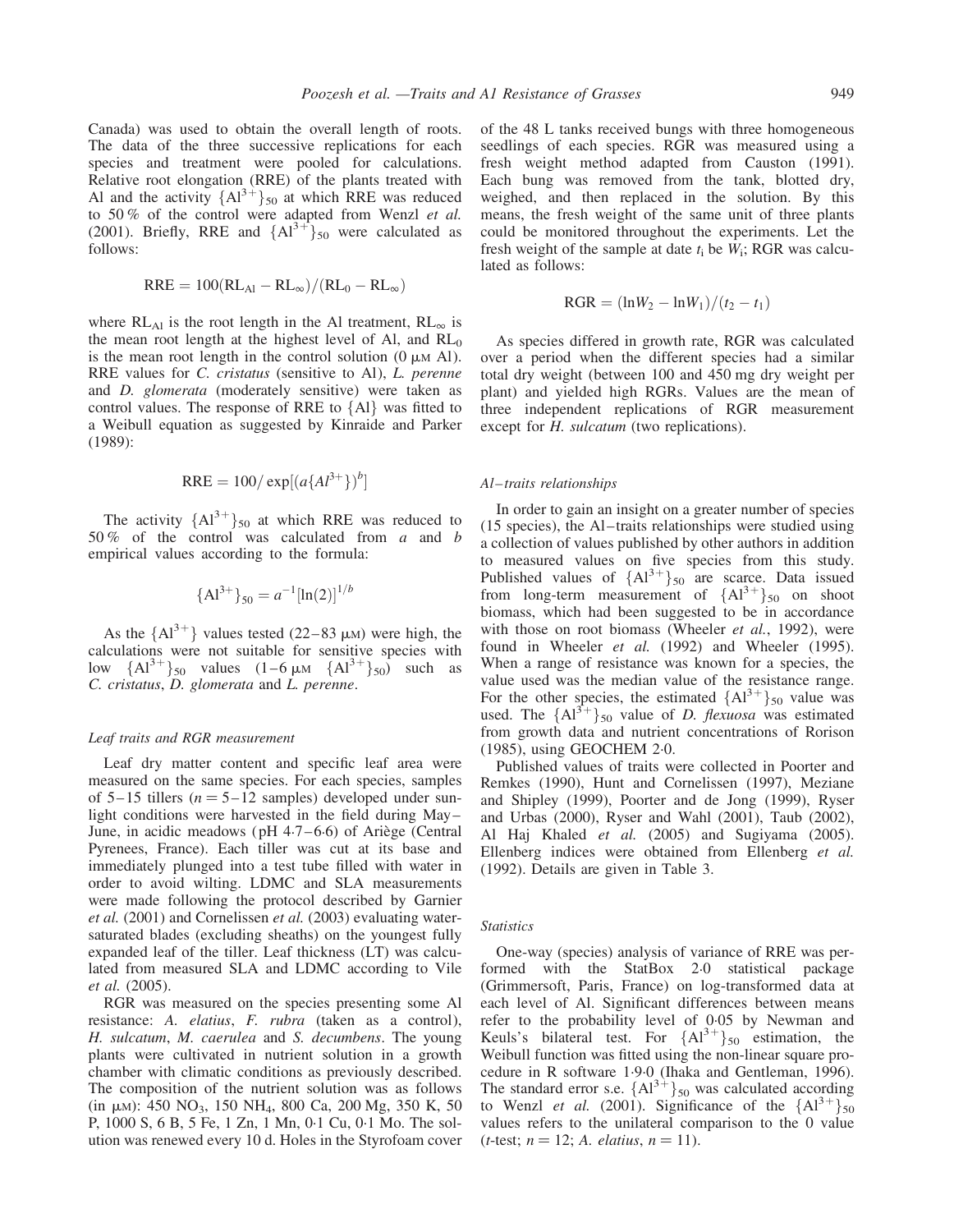Relationships between  ${A1<sup>3+</sup>}_{50}$  and traits were tested with the linear correlation coefficient  $r$ . For the overview of  ${A1}^{3+}$ <sub>50</sub> and traits relationships, principal component analysis (PCA) was performed on the correlation matrix of the selected variables using R 1.9.0. Groups of species in the first plane of the PCA were distinguished using a distance analysis based on Ward's criteria.

## RESULTS

# Ranking of Al resistance

In the acidic stands 1, 2 and 3, with Al toxicity hazard, A. capillaris, F. rubra and H. sulcatum were always more abundant than in the control stand 4 (Table 1). Molinia caerulea, S. decumbens and B. pinnatum were observed only in the acidic stand 1. Conversely, the species that were abundant in the control plot with no Al toxicity hazard (D. glomerata, H. lanatus and L. perenne) were scarce or absent in the acidic stands. The number of grass species in the acidic stands was rather restricted in comparison with the control plot. Thus, the abundances of the grasses may be related to the Al toxicity hazard of the stands.

In nutrient solution culture, the  ${Al}^{3+}$  22  $\mu$ M level (Fig. 1A) was highly toxic to the controls C. cristatus and D. glomerata (RRE 2 and 5 %, respectively). In contrast, S. decumbens and M. caerulea displayed a markedly higher relative growth (59 and 38%, respectively). The growth of L. perenne 'Clerpin' (11 %), A. elatius (20 %), F. rubra  $(25\%)$  and H. sulcatum  $(35\%)$  was intermediate. The  ${A1}^{3+}$  43 µM level (Fig. 1B) allowed two groups of species to be distinguished: sensitive (RRE below 3 %: C. cristatus, D. glomerata and L. perenne cv. Clerpin) and resistant species (RRE ranging from 11 to 38 %: F. rubra, S. decumbens, M. caerulea and H. sulcatum). Arrhenatherum elatius (11 %) was intermediate.

When the response of RRE to  ${Al}^{3+}$  was fitted to a Weibull function, the resistance of  $\dot{M}$ , caerulea and S. decumbens was corroborated with calculated activities  ${A1<sup>3+</sup>}_{50}$  of 13 and 26  $\mu$ M (Table 2). Higher data variability and/or a lower  ${A1}^{3+}$ <sub>50</sub> value resulted in non-significant  ${A1}^{3+}$ <sub>50</sub> values for A. elatius, F. rubra and H. sulcatum. Most of the resistant species (H. sulcatum, S. decumbens and M. caerulea and the red fescue ecotype selected as a control) displayed traits that are characteristic of a conservation strategy (low SLA, high LDMC, low RGR; Table 2). Arrhenatherum elatius, with a high SLA, a median LDMC value and a relatively low RGR, presented traits of an intermediate strategy between capture and conservation.

## Relationships with plant functional traits

For all the species whose acidity index was expressed numerically, the resistance to Al was correlated negatively to the acidity index (H index; Table 3). The grasses that are most resistant to Al were referenced as resistant to acidity (H index  $2-6$ ) or indifferent to acidity (H index x). Conversely, the species with an H index of  $7-8$  are weakly resistant to Al. However, large discrepancies are observed for the species listed as indifferent to acidity (H index x) which include species that are sensitive to Al (C. cristatus and P. pratensis), as well as species that are moderately sensitive (D. glomerata and P. pratense) or resistant (*H. lanatus* and *M. caerulea*). The negative correlation between N index and Al resistance reflects the low N index  $(2-3)$  of the resistant species  $(D.$  flexuosa, M. caerulea and S. decumbens) and the high N index (6– 7) of some sensitive grasses (D. glomerata, L. perenne, P. pratense and P. pratensis). However, the relationship is rather loose: for example, the Al-susceptible species C. cristatus and B. inermis had the same moderate N index  $(4-5)$  as the resistant species H. lanatus and A. capillaris.

TABLE 1. Comparison of the abundance of grass species in three acidic stands (1, 2 and 3) with differing exchangeable Al rates and in a control plot with no Al toxicity (stand 4)

|                                       | Stand 1 ( $\pm$ s.e.; $n = 3$ ) | Stand 2 ( $\pm$ s.e.; $n = 2$ ) | Stand 3 ( $\pm$ s.e.; $n = 2$ ) | Stand 4 ( $\pm$ s.e.; $n = 4$ ) |
|---------------------------------------|---------------------------------|---------------------------------|---------------------------------|---------------------------------|
| Soil characteristics                  |                                 |                                 |                                 |                                 |
| pH                                    | 5.0(0.2)                        | 5.2(0.1)                        | 5.2(0.1)                        | 6.0(0.1)                        |
| Al [cmol $(+)$ kg <sup>-1</sup> soil] | $4.5*(0.2)$                     | 0.7(0.5)                        | 0.2(0.2)                        | $0.1*(0.1)$                     |
| Grass nutrition                       |                                 |                                 |                                 |                                 |
| Nitrogen index $(\% )$                | 39.4(0.3)                       | 58.0(4.0)                       | 58.0(1.4)                       | $64.1^{\dagger}$ (1.6)          |
| Species abundance $(\%)$              |                                 |                                 |                                 |                                 |
| Festuca rubra                         | 19.8(11.8)                      | 30.8(9.2)                       | 33.7(6.9)                       | 3.0(3.0)                        |
| Agrostis capillaris                   | 5.8(2.9)                        | 31.0(0.6)                       | 45.8(15.9)                      | 6.9(1.5)                        |
| Helictotrichon sulcatum               | 17.9(4.5)                       | 16.3(15.8)                      | 10.5(1.7)                       | $0.0 -$                         |
| Molinia caerulea                      | 15.1(2.9)                       | $0.0 -$                         | $0.0 -$                         | $0.0 -$                         |
| Sieglingia decumbens                  | 17.2(1.3)                       | $0.0 -$                         | $0.0 -$                         | $0.0 -$                         |
| Brachypodium pinnatum                 | 24.3(13.1)                      | $0.0 -$                         | $0.0 -$                         | $0.0 -$                         |
| Anthoxanthum odoratum                 | $0.0 -$                         | 9.6(2.4)                        | $0.0 -$                         | 4.7(1.8)                        |
| Arrhenatherum elatius                 | $0.0 -$                         | $0.0 -$                         | $0.0 -$                         | 7.1(2.4)                        |
| Holcus lanatus                        | $0.0 -$                         | 12.3(8.3)                       | 8.5(5.9)                        | 19.9(10.2)                      |
| Lolium perenne                        | $0.0 -$                         | $0.0 -$                         | $0.0 -$                         | 21.4(3.0)                       |
| Dactylis glomerata                    | $0.0 -$                         | $0.0 -$                         | 1.4(1.4)                        | 37.0(5.9)                       |
|                                       |                                 |                                 |                                 |                                 |

 $*_{n} = 2.$ 

$$
n=3.
$$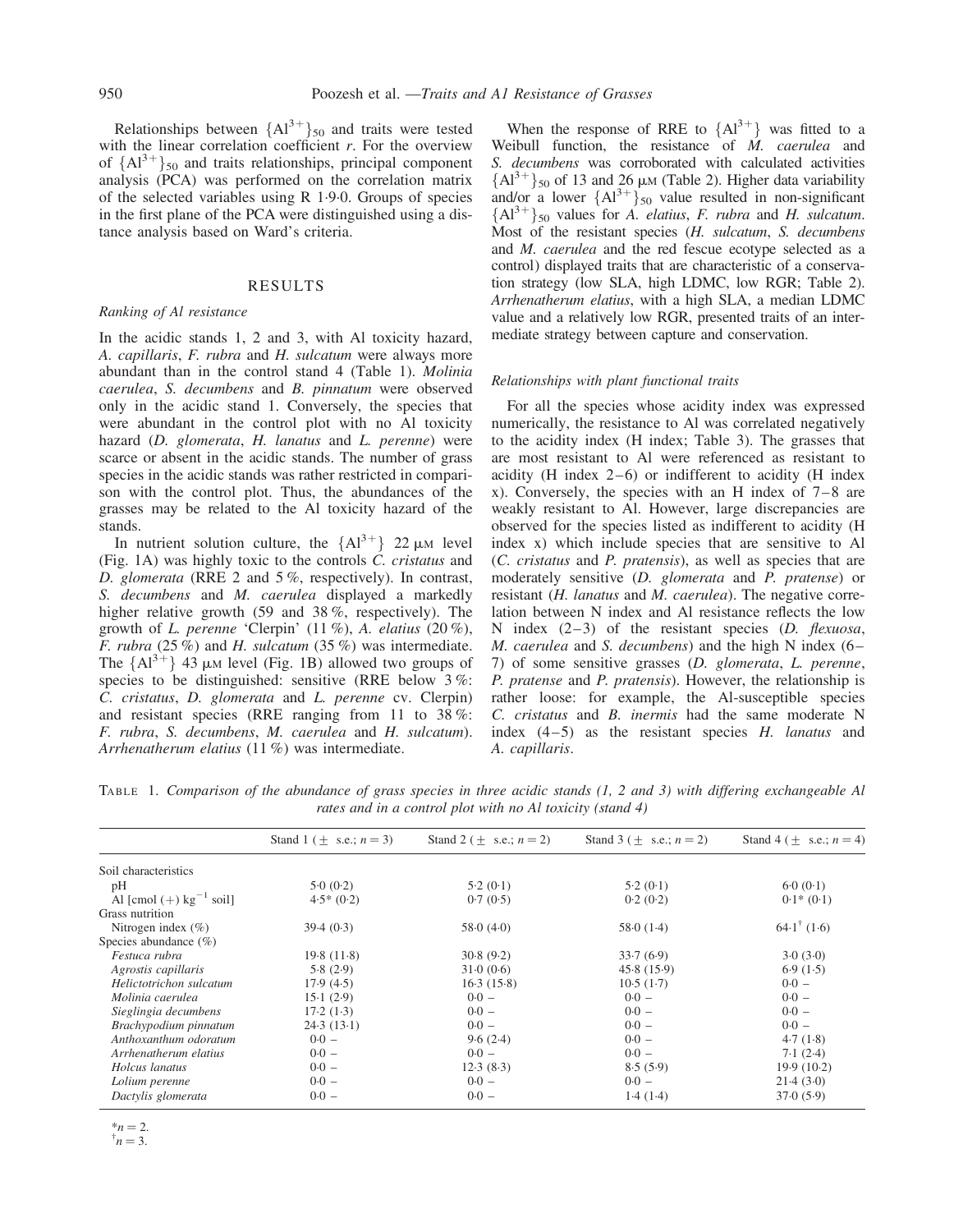

FIG. 1. Relative root elongation at 22  $\mu$ M {Al<sup>3+</sup>} (A) and 43  $\mu$ M {Al<sup>3+</sup>} (B). Relative root elongations of species followed by the same letter are not significantly different at  $P = 0.05$ . For species' abbreviations, see Table 3 footnote. Bars indicate the s.e.

As the traits are correlated between themselves (SLA – LDMC,  $r = -0.77$ ,  $P = 0.01$ ; SLA – LT,  $r = -0.83$ ,  $P =$  $0.001$ ; LDMC – LT = 0.33, non-significant) and the nitrogen index is correlated to SLA (0.63,  $P = 0.05$ ) and LDMC  $(-0.74, P = 0.01)$ , a PCA was carried out on a selection of less redundant variables:  $\{Al^{3+}\}_{50}$ , LDMC, LT and RGR (Fig. 2). Axis 1 separates capture strategy species (right) and conservation strategy species (left). Axis 2 opposes Al-susceptible (bottom) to Al-resistant (top) species. This distribution pattern underlines the independence between

TABLE 2. Resistance to Al and traits values of the species presenting some Al resistance in Experiment 1 (s.e. in brackets)

| Species                                                              | ${A1}^{3+}$ <sub>50</sub><br>$(\mu M)$                                               | <b>RGR</b><br>$\frac{\text{(mg} \cdot \text{g}^{-1})}{\text{d}^{-1}}$ | $\frac{\text{SLA (m}^2)}{\text{kg}^{-1}}$       | <b>LDMC</b><br>$(g \text{ kg}^{-1})$             |
|----------------------------------------------------------------------|--------------------------------------------------------------------------------------|-----------------------------------------------------------------------|-------------------------------------------------|--------------------------------------------------|
| F. rubra<br>A. elatius<br>M. caerulea<br>H. sulcatum<br>S. decumbens | $8.9(5.7)$ ns<br>$9.4(5.9)$ ns<br>$13.0(4.3)$ **<br>$13.9(8.7)$ ns<br>$25.5(6.0)***$ | 203(3)<br>203(4)<br>140(11)<br>211(7)<br>196(7)                       | 11(1)<br>$30(2)^{7}$<br>19(1)<br>18(1)<br>15(1) | 354 (10)<br>246(6)<br>310(4)<br>302(6)<br>351(8) |

 ${A1}^{3+}$ <sub>50</sub> and RGR were measured in a culture chamber, and foliar traits were measured in the field.  ${A1}^{3+}$ <sub>50</sub> values significantly superior to zero at \*P = 0.05, \*\*P = 0.01, \*\*\*P = 0.001; ns: not significant.<br><sup>†</sup> P. Ansquer, INRA, Toulouse, France, pers. commun.

Al resistance (represented on axis 2) and functional traits (represented on axis 1).

The datum points corresponding to the grass species constitute five main groups. Species with low RGR and high LDMC (group 1) are on the whole more resistant than species with high RGR and low LDMC (group 4). However, A. capillaris with capture strategy traits is resistant to Al (group 2), whereas B. inermis, C. cristatus, P. pratensis and F. arundinacea with traits of intermediate strategy between capture and conservation (group 5) are sensitive to Al. Helictotrichon sulcatum and A. elatius (group 3) are intermediate between group 1 and group 4.

## DISCUSSION

# Ranking of Al resistance

The slow growth of C. cristatus, L. perenne and D. glomerata in the presence of  $22 \mu M$  Al is in agreement with their high sensitivity  $({A1}^{3+})_{50}$  0–6  $\mu$ M; Wheeler et al., 1992). The resistance of M. caerulea is consistent with its occurrence on acid soils with high Al/Ca ratios (Houdijk et al., 1993). The Al resistance of S. decumbens appears to be in agreement with observations of Antuna et al. (1980) in acid soils and with the resistance of the related species Danthonia linkii (Crawford and Wilkens, 1997). To our knowledge, there are no data on the Al resistance of A. *elatius*, *H. sulcatum* and the  ${Al}^{3+}_{50}$  value of these species in the literature. The value obtained for the F. rubra ecotype  $(9 \mu)$  used as a control is lower though compatible with the range (10–20  $\mu$ M {Al<sup>3+</sup>}<sub>50</sub>) previously defined by Wheeler et al. (1992).

Stand 1 displayed an exchangeable Al rate  $(4.5 \text{ cmol } (+)$  $kg^{-1}$ ; Table 1) which was intermediate between the values associated with low  $(2.8)$  and high  $(7.2)$  Al toxicity by Curtin and Smillie (1986). In spite of the acidity ( pH 5.2), the much lower exchangeable Al values (0.7 and 0.2, respectively) of stands 2 and 3 suggest a very low level or the absence of Al toxicity in these stands. The absence of the species B. pinnatum, M. caerulea and S. decumbens in stands 2, 3 and 4 may be related to their low ability to withstand increased defoliation (disturbance indices of *M. caerulea* and *B. pinnatum* 0.10, S. decumbens 0.24; Grime et al., 1988). The increase in fertility from stand 1 (NNI 39 %, Table 1) to stands 2 and 3 (NNI 58 %) and to stand 4 (NNI 64 %) may also give a competitive advantage to the species with the higher relative growth rate, as shown for H. lanatus and L. perenne by Mountford et al. (1993). Thus, increasing disturbance and competition may contribute to the exclusion of the relatively slower growing species B. pinnatum, M. caerulea and S. decumbens in stands 2, 3 and 4, and to the reduced abundances of A. capillaris, F. rubra and H. sulcatum in stand 4.

Taking into account the Al resistance values of H. sulcatum, M. caerulea and S. decumbens (Table 2) and those of A. capillaris, F. rubra and H. lanatus (Wheeler et al., 1992), the resistant grass species in the stands with Al toxicity hazard and in the control, represented up to 90 and 30 % of the observed grasses, respectively (Table 1).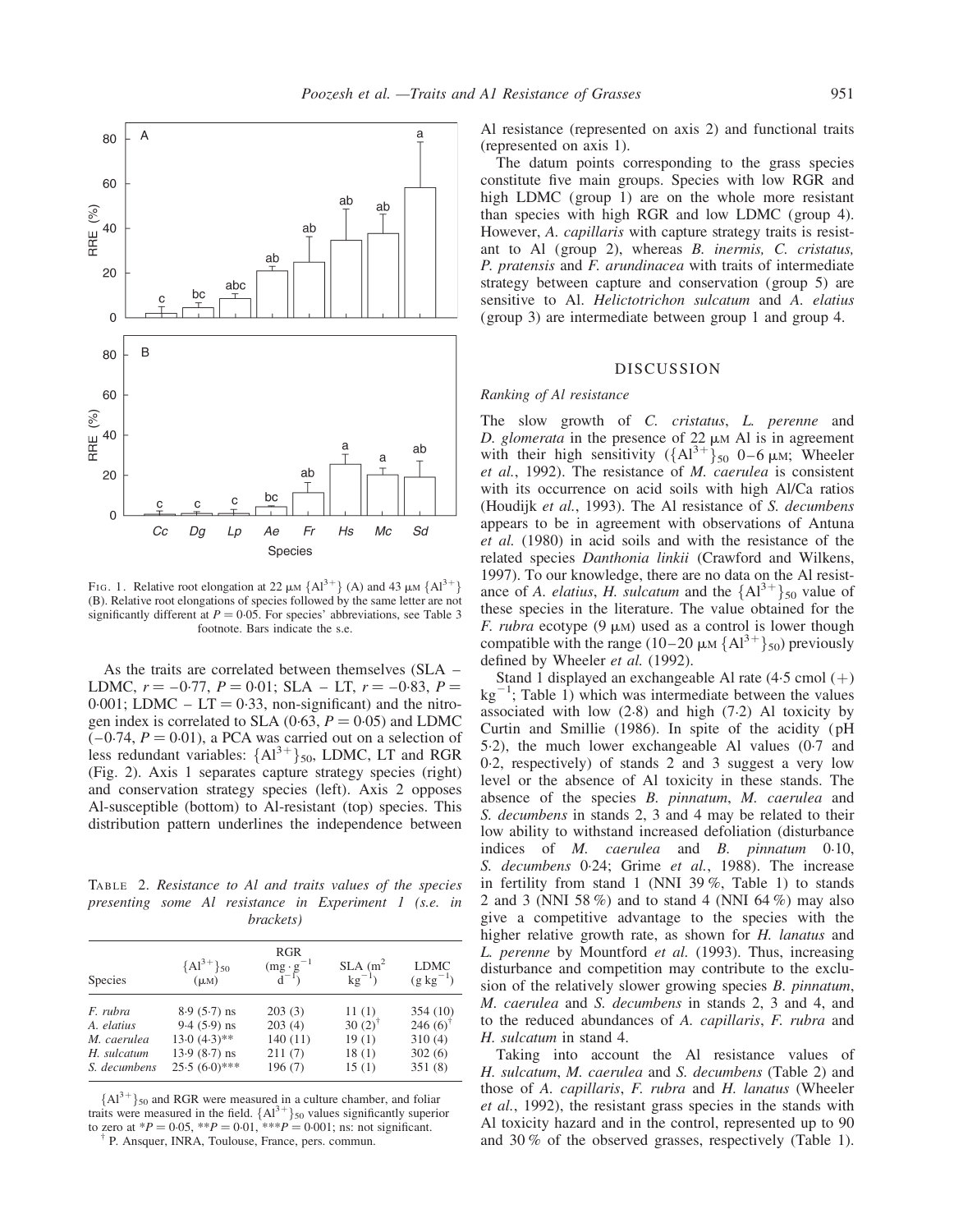TABLE 3. Values for the resistance to Al  $(\{Al^{3+}\}_{50}$ ,  $\mu M$ ), specific leaf area (SLA,  $m^2$  kg<sup>-1</sup>), leaf dry matter content (LDMC, g kg<sup>-1</sup>), leaf thickness (LT, 10<sup>-6</sup> m), relative growth rate (RGR, g kg<sup>-1</sup> d<sup>-1</sup>) and Ellenberg's acidity (H index) and nitrogen  $(N$  index) indices for 15 grass species

| Species*                | ${A1}^{3+}{}_{50}$    | <b>SLA</b>      | <b>LDMC</b> | LT      | RGR              | H index    | N index    |
|-------------------------|-----------------------|-----------------|-------------|---------|------------------|------------|------------|
| Cc                      | $0.5^1$               | $17^{4}$        | $264^{4}$   | 223     | $176^{10}$       | X          |            |
| $P_{O}$                 | 0.5                   | $25^{6}$        | $220^6$     | 182     | $179^{11}$       | X          |            |
| Bi                      | $1.4^2$               | $15^{6}$        | $310^{6}$   | 215     | $231^{9}$        | 8          |            |
| Pp                      | $2.3^{2}$             | $31^{5}$        | $245^5$     | 132     | $227^9$          | X          |            |
| Lp                      | $3-0$                 | $28^{5}$        | $196^5$     | 182     | $245^{8}$        |            |            |
| Fa                      | 3.5'                  | $17^{4}$        | $210^4$     | 280     | $198^{12}$       |            |            |
| Dg                      | 6·0                   | $26^{5}$        | $225^5$     | 171     | $255^9$          | X          | n.         |
| Ae                      | $9-4$                 | 30              | 246         | 136     | 203              |            |            |
| Mc                      | $13-0$                | 19              | 310         | 170     | 140              | X          |            |
| Hs                      | 13.9                  | 18              | 302         | 184     | 211              |            |            |
| Fr                      | 15.0                  | 11              | 354         | 257     | 203              | 6          | X          |
| Hl                      | 15.0                  | $33^{5}$        | $198^5$     | 153     | 2788             | X          |            |
| Df                      | $20.4^3$              | 13 <sup>7</sup> | $316^{7}$   | 243     | 173 <sup>8</sup> |            |            |
| Sd                      | 25.5                  | 15              | 351         | 190     | 196              |            |            |
| Aс                      | $30 - 0$ <sup>1</sup> | $32^{5}$        | $242^{5}$   | 129     | $244^{8}$        |            |            |
| $\boldsymbol{n}$        | 15                    | 15              | 15          | 15      | 15               |            | 13         |
| $r\$ {Al} <sub>50</sub> | $1-00$                | $-0.05$         | 0.42        | $-0.17$ | 0.03             | $-0.86$    | $-0.61$    |
| Significance            |                       | ns              | ns          | ns      | ns               | $P = 0.01$ | $P = 0.05$ |

\* Species codes: Ac, Agrostis capillaris; Ae, Arrhenatherum elatius; Bi, Bromus inermis; Cc, Cynosurus cristatus; Dg, Dactylis glomerata; Df, Deschampsia flexuosa; Fa, Festuca arundinacea; Fr, Festuca rubra; Hl, Holcus lanatus; Hs, Helictotrichon sulcatum; Lp, Lolium perenne; Mc, Molinia caerulea; Po, Poa pratensis; Pp, Phleum pratense; Sd, Sieglingia decumbens.

Superscripts refer to the following publications: <sup>1</sup>Wheeler *et al.* (1992); <sup>2</sup>Wheeler (1995); <sup>3</sup>recalculated from Rorison (1985); <sup>4</sup>R. Al Haj Khaled, INRA, Toulouse, France, pers. commun.; <sup>5</sup>Al Haj Khaled *et al.* (2005); <sup>6</sup>Meziane and Shipley (1999); <sup>7</sup>S. Gaucherand, CEMAGREF, Grenoble, France, pers. commun.; <sup>8</sup>Hunt and Cornelissen (1997); <sup>9</sup>Taub (2002); <sup>10</sup>Poort Acidity and nitrogen indices: x, species classified as indifferent;  $-$ , species not classified; Ellenberg et al. (1992).

Al resistance variability at the ecotype level limits the possibility of diagnosis of Al toxicity which would be based upon the presence of a particular species (e.g. H. lanatus; Kidd and Proctor, 2001). However, an analysis based upon the presence or absence of several species might be more reliable. The assesment of the Al toxicity hazard through the abundance of the Al-resistant grasses had the advantage of taking into account simultaneously  $5-6$ grass species that represented the majority of the grass species in acidic stands (Table 1). The knowledge of the Al resistance of the two other grasses investigated (Anthoxanthum odoratum, estimated optimum pH 4.0 – 6.0; Brachypodium pinnatum, estimated optimum pH 5.5–6.5; Antuna et al., 1980; Grime et al., 1988) might improve this approach.

# Relationships with plant functional traits

For the species with known RGRs, the trait values obtained here are in good agreement with those reported previously (A. elatius 214, F. rubra 196; Hunt and Cornelissen, 1997). Likewise, the proposed SLA values are close to those expected for observations on infertile soils (A. elatius 35–37, F. rubra 13–15, M. caerulea 21– 24; Poorter and de Jong, 1999). The LDMC value of A. elatius is in general agreement with that reported previously (218; Al Haj Khaled et al., 2005).

As the species listed as indifferent to acidity (H index x) by Ellenberg were not included in the calculation of the correlation, the agreement between Al resistance and the acidity index is overestimated. In fact, the species

C. cristatus, D. glomerata, P. pratense and P. pratensis, listed as indifferent to acidity, appear actually to be susceptible to Al. The discrepancy may be accounted for in terms of occurrence of these species in slightly acidic grasslands with low Al activity, as a result of soil parent rock and/or organic matter content. From these discrepancies between



FIG. 2. First plane of the principal component analysis of traits (RGR, LDMC and LT) and Al resistance measured by the  ${Al}^{3+}$ <sub>50</sub> value (Al) for 15 grasses. Units on the axes refer to the correlation between the variables and the axes. Arbitrary units are used for the species points. For species' abbreviations, see Table 3 footnote.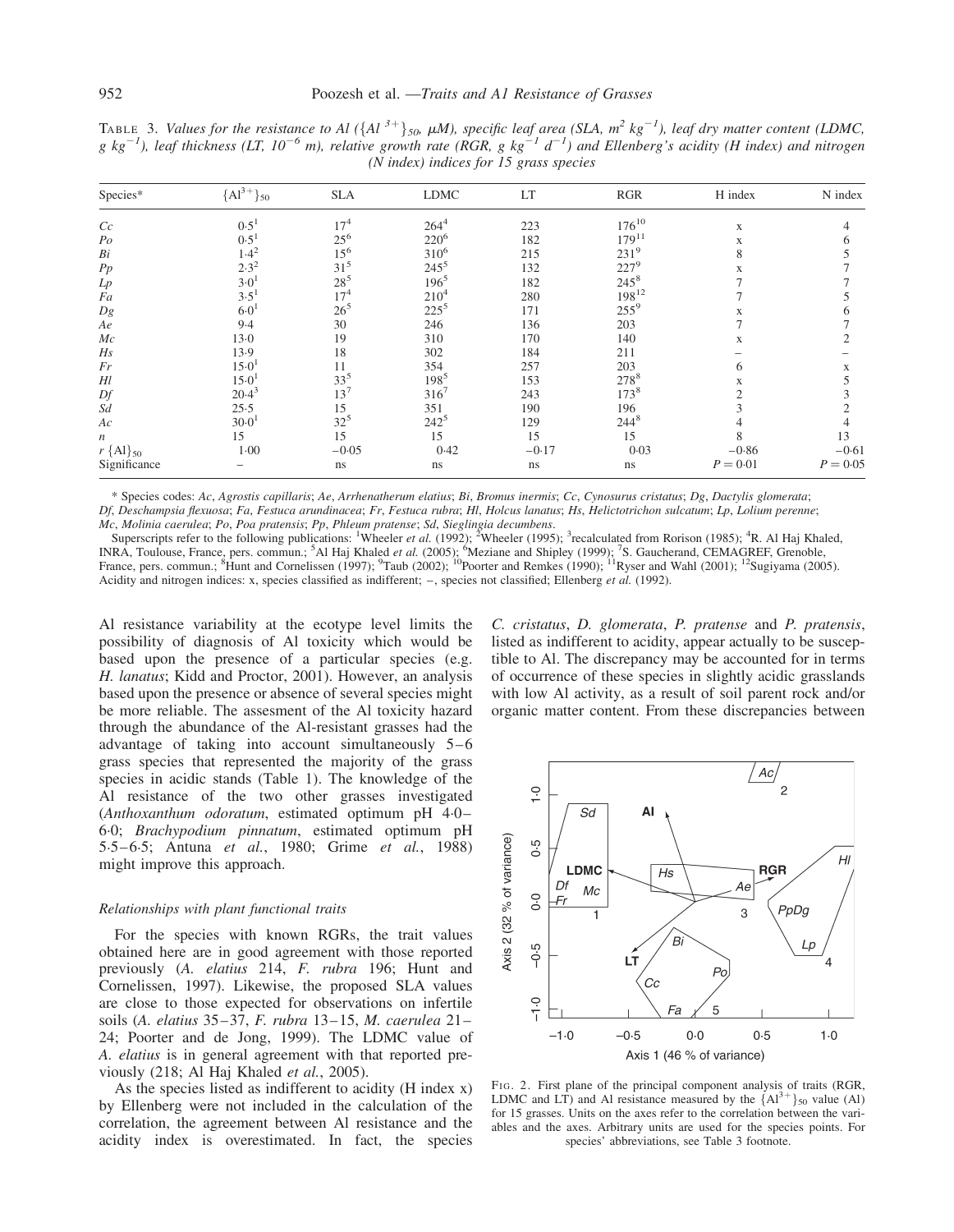H index and Al resistance and the loose negative correlation between resistance to Al and Ellenberg's nitrogen index, it can be concluded that Ellenberg's indices are only moderately useful to evaluate Al resistance of grasses.

The range of variation of traits in plants is much wider than that observed on these  $C_3$  grasses (SLA 2-50, LDMC 100-600, LT 200-1200, Shipley et al., 2005; RGR 100-380, Poorter and Van der Werf, 1998). As a result, the independence between resistance to Al and traits may be due to the limited range of trait variation taken into account in considering  $C_3$  grasses only. The consideration of other plant groups such as  $C_4$  grasses, herbs, shrubs and trees might improve the relationships.

The absence of relationships between Al resistance and traits can also be accounted for in terms of data classification into several groups of species with differing Al resistance and traits (Fig. 2). Group 1 species include S-type species (D. flexuosa, M. caerulea and S. decumbens) and the polymorphic species F. rubra (C-S-R, S, C or S-C) which all exhibit a resistance to Al. Although the subject is little documented in the literature, a physiological mechanism allowing these S-type species simultaneously to adapt to infertile soils and to become resistant to Al can be considered. As a matter of fact, in D. flexuosa, the exudation of dicarboxylic anions such as malate is involved in a higher efficiency of P uptake in infertile soils (Tyler and Ström, 1995) and in a higher resistance to Al toxicity in acid soils (Schöttelndreier et al., 2001). The distribution of F. rubra and M. caerulea in acid soils and in calcareous soils (Grime et al., 1988) also suggests the involvement of an exudation capacity for dior tri-carboxylic anions (Tyler and Ström, 1995). However, as the exudates of group 4 grasses and S-type grasses remain insufficiently documented, the assumption cannot be generalized.

Species groups 2, 4 and 5 correspond to C-S-R type species with regard to their ecological strategies (A. capillaris, C. cristatus, D. glomerata, H. lanatus, L. perenne, P. pratense and P. pratensis; Grime et al., 1988). Their Al resistance is different between groups and in some cases within the same group (H. lanatus vs. L. perenne, group 4). The comparison of the traits of the Al-resistant species of groups 2 and 4 (A. capillaris and H. lanatus) with those of the Al-resistant species (D. flexuosa, F. rubra, M. caerulea and S. decumbens) of group 1 suggests that low RGR, low SLA and high LDMC are not causally related to Al resistance. It may be in accordance with the implication of a limited number of genes in Al resistance, as suggested by Delhaize et al. (2004), with little or no relationship to global traits.

The usually low fertility (N, P) of acid soils may account for conservation strategy traits in Al-resistant species of group 1 which exhibit the highest LDMC and the lowest RGR values. These species occur in reduced abundance in more fertile and more disturbed stands. Conversely, the Al-resistant species H. lanatus exhibits capture strategy traits (with the highest SLA and RGR values) and presents a limited abundance in the infertile soils. The limited abundances of A. capillaris on stands 1 and 4 may deserve further attention. In conclusion, Al resistance alone

cannot explain the relative abundance of Al-resistant grasses in infertile or fertile acid soils. As Al-resistant species have to compete with other grasses, their abundance depends, in the first place, on their adaptation to the fertility level and to the disturbance of the habitat and, only in the second place, on their Al resistance.

# ACKNOWLEDGEMENTS

We thank Eric Lecloux for field work and laboratory assistance. We thank Yves Rauzy (Chambre d'Agriculture de l'Ariège, Foix, France) for the establishment of stand 1, Pauline Ansquer, Rauda Al Haj and Stephanie Gaucherand for communicating unpublished trait data, Michel Duru (INRA, Toulouse, France) and Daniel Sayag (ENSA, Toulouse, France) for critical review of the typescript. David R. Parker (University of California, Riverside) kindly provided us with GEOCHEM 2.0 software. V.P. received a grant from the Iranian Ministry of Science, Research and Technology.

## LITERATURE CITED

- Al Haj Khaled R, Duru M, Theau JP, Plantureux S, Cruz P. 2005. Variation of leaf traits through seasons and N-availability levels and its consequences for ranking grassland species. Journal of Vegetation Science 16: 391– 398.
- Ansquer P, Theau JP, Cruz P, Viegas J, Al Haj Khaled R, Duru M. 2004. Caractérisation de la diversité fonctionnelle des prairies à flore complexe: vers la construction d'outils de gestion. Fourrages 179: 353–368.
- Antuna A, Alvarez MA, Morey M. 1980. Comportamiento de gramineas pratenses frente al pH y los carbonatos del suelo en la cuenca del Piguena – Narcea (Asturias). Pastos 10: 58–70.
- Austrheim G, Evju M, Mysterud A. 2005. Herb abundance and lifehistory traits in two contrasting alpine habitats in southern Norway. Plant Ecology 179: 217-229.
- Baize D, Roque J. 1998. The soils of high pastures in Beaufortin (French Alps). Mapping and peculiarities. Ecologie 29: 43-48.
- Causton DR. 1991. Plant growth analysis: the variability of relative growth rate within a sample. Annals of Botany 67: 137– 144.
- Cornelissen JHC, Lavorel S, Garnier E, Diaz S, Buchmann N, Gurvich DE, et al. 2003. A handbook of protocols for standardised and easy measurements of plant functional traits worldwide. Australian Journal of Botany 51: 335-380.
- Crawford SA, Wilkens S. 1997. Ultrastructural changes in root cap cells of two Australian native grass species following exposure to aluminium. Australian Journal of Plant Physiology 24: 165–174.
- Curtin D, Smillie GW. 1986. Effects of liming on soil chemical characteristics and grass growth in laboratory and long-term field amended soils. II. Growth of Italian ryegrass (Lolium multiflorum) and bentgrass (Agrostis tenuis). Plant and Soil 95: 23-31.
- Daget P, Poissonnet P. 1971. Une méthode d'analyse phytosociologique des prairies. Critères d'application. Annales Agronomiques 22: 5-41.
- Delhaize E, Ryan PR, Hebb DM, Yamamoto Y, Sasaki T, Matsumoto H. 2004. Engineering high-level aluminum tolerance in barley with the ALMT1 gene. Proceedings of the National Academy of Sciences of the USA 101: 15249–15254.
- Ellenberg H, Weber HE, Düll R, Wirth V, Werner W, Paulissen D. 1992. Zeigerwerte von Pflanzen in Mitteleuropa. Scripta Geobotanica 18: 1– 258.
- Falkengren-Grerup U, Tyler G. 1993. Experimental evidence for the relative sensitivity of deciduous forest plants to high soil acidity. Forest Ecology and Management 60: 311-326.
- Garnier E, Shipley B, Roumet C, Laurent G. 2001. A standardized protocol for the determination of specific leaf area and leaf dry matter content. Functional Ecology 15: 688-695.